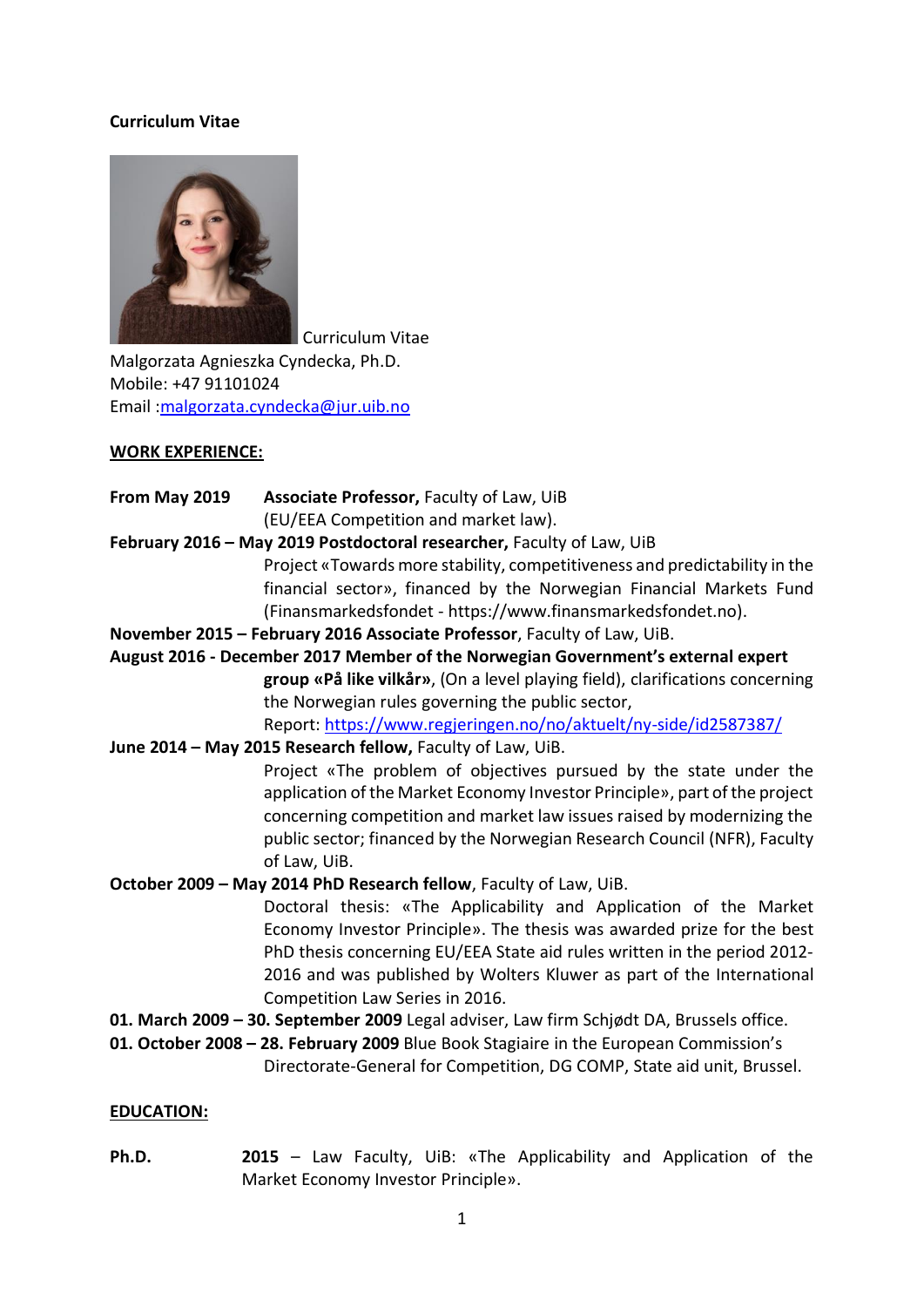- **M.A. 2007** Faculty of Law and Administration, Nicolaus Copernicus University in Torun, Poland, title of the thesis: «The general principles of administrative law».
- **M.A. 2005** Faculty of Political Sciences and International Studies, Nicolaus Copernicus University in Torun, Poland, title of the thesis: «Norway and its relations with the EU – an analysis of the two referenda on the EU membership».

### **COURSES:**

| 2010      | German language, level A2.2, Goethe Institute in München.                 |
|-----------|---------------------------------------------------------------------------|
| 2008      | 60 ECTS master thesis, Faculty of Law, UiB, grade: A.                     |
| 2006-2007 | Erasmus student, Faculty of Law, UiB, Courses: «Public procurement» and   |
|           | «Competition law» (grades: As).                                           |
| 2006-2007 | «Norwegian language and culture for foreign students», Sydneshaugen       |
|           | skole, UiB (30 ECTS), level equal to Bergenstesten (C1), grades: As.      |
| 2003-2005 | Pedagogical course, Faculty of Pedagogy, Nicolaus Copernicus Universityin |
|           | Torun, Poland.                                                            |

#### **PRIZES, AWARDS AND SCHOLARSHIPS:**

| 2019      | SPIRE - University of Bergen's Strategic programme for international<br>research cooperation - Project: EU/EEA rules on State aid and taxation. |
|-----------|-------------------------------------------------------------------------------------------------------------------------------------------------|
| 2017-2018 | Participant in the first edition of «Momentum - Career Development                                                                              |
|           | Researchers at UiB», (one of 15 selected<br><b>Program for Young</b><br>participants from UiB).                                                 |
| 2016      | Prize for the best PhD thesis concerning EU/EEA rules on State aid written                                                                      |
|           | in the period 2012-2016 - European State Aid Law Quarterly PhD Award                                                                            |
| 2012      | Scholarship from L. Meltzers Høyskolefond                                                                                                       |
| 2011      | Scholarship from L. Meltzers Høyskolefond                                                                                                       |
| 2011      | Scholarship from Ruhrgas - E.ON-scholarship in economics, law and social<br>sciences (IS-RUHR)                                                  |
| 2010      | Scholarship from L. Meltzers Høyskolefond.                                                                                                      |

## **SCIENTIFIC PUBLICATIONS:**

#### **a. PhD thesis:**

- «The Applicability and Application of the Market Economy Investor Principle», University of Bergen 2015, (ISBN 978-82-308-2735-2), 636 pages.
- An updated version of the PhD thesis: «The Market Economy Investor Test in EU State Aid Law: Applicability and Application», International Competition Law Series. Kluwer Law International 2016 (ISBN 9789041161024), 353 pages.

#### **b. Publications in peer-reviewed journals:**

• «The problem of asking the right questions or a few thoughts on the applicability of the private investor test», Case T-156/04 Electricité de France v Commission (EDF) [2009] ECR II-4503 and Case C-124/10 P Commission v Électricité de France (EDF)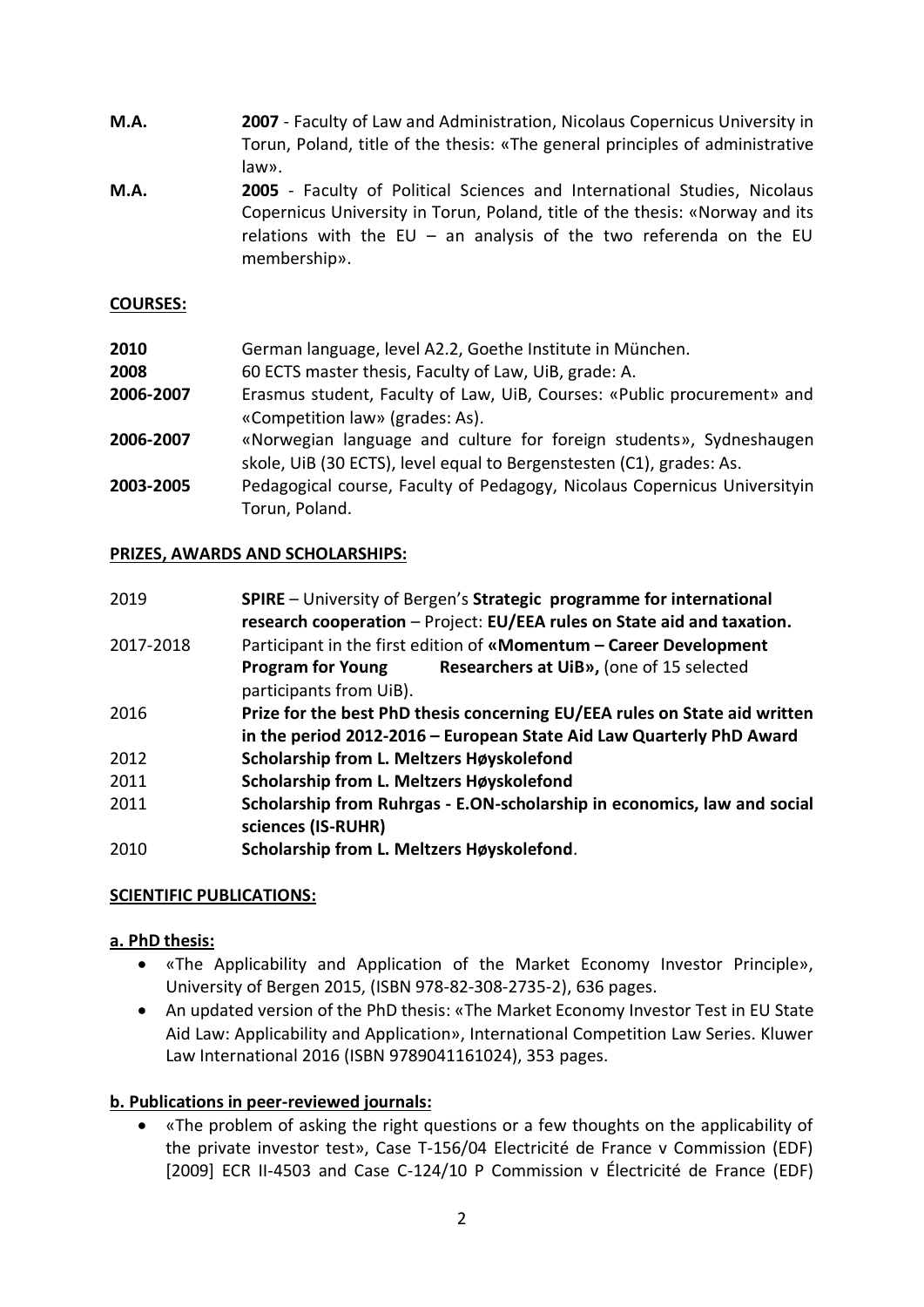[2012] ECR n.y.r. – case annotation, Competition Law Quarterly published by the University of Warsaw 2013, Vol.6(2) pp. 190-214.

The original title: «O zadawaniu właściwych pytań, czyli kilka refleksji na temat dopuszczalności zastosowania kryterium (testu) prywatnego inwestora», iKAR internetowy Kwartalnik Antymonopolowy i Regulacyjny, Numer Energetyczny Uniwersytet Warszawski, November 16, 2013, [http://ikar.wz.uw.edu.pl/numery/12/pdf/190.pdf.](http://ikar.wz.uw.edu.pl/numery/12/pdf/190.pdf)

- «The problem of objectives pursued by the state under the application of the Market Economy Investor Principle (MEIP)», 03/04 *Tidsskrift for rettsvitenskap* 2015, pp. 263- 294.
- «The Applicability and Application of the Market Economy Investor Principle», 16(3) *European State Aid Law Quarterly* 2016, pp. 381-399.
- «The FIH-Case and the MEIP A Step Forward or a Step in the Wrong Direction? Annotation on the Judgment of the General Court (Sixth Chamber) of 15 September 2016, in Case T-386/14 FIH Holding and FIH Erhvervsbank v European Commission (FIH) (appealed in Case C-579/16 P Commission v FIH Holding and FIH Erhversbank)» 16(1) *European State Aid Law Quarterly* 2017; pp. 86-92.
- «The Applicability and Application of the Market Economy Investor Principle: Lessons Learnt from the Financial Crisis», 16(4) *European State Aid Law Quarterly* 2017, pp. 512-526.
- «Once an Aid Recipient, Always an Aid Recipient? The Post-Crisis State Interventions in the Banking Sector and Beyond», 17(2) *European State Aid Law Quarterly* 2018, pp. 192-203.
- Cyndecka, Malgorzata Agnieszka; Wyndham, Timothy G.A., «Price Increasing Tax Reductions for Electronic Newspapers. Implications for State Aid Policy» 17(3) *European State Aid Law Quarterly* 2018; pp. 375-386.
- «The MEOP in the FIH Case Where Law and Economics Meet, but Law Prevails (C-579/16 P Commission v FIH ∙ Annotation on the Judgment of the Court of Justice (Grand Chamber) of 6 March 2018, in Case C-579/16 P European Commission v FIH Holding and FIH Erhvervsbank (FIH))», 17(4) *European State Aid Law Quarterly* 2018, pp. 546-552.
- «The 2019 'Fitness Check' of State Aid Modernisation Reform of 2012—An Opportunity to Redefine and Reintroduce Sustainability into the EU/EEA State Aid Rules? The Example of the Transport Sector» 11(22) *Sustainability* 2019.
- «The MEOP in the Larko Case · Case T-423/14 Larko Geniki», 18(2) *European State Aid Law Quarterly* 2019, pp. 180-185.
- «State Aid in the Form of Tax Exemptions Some Thoughts from Norway», 18(2) *European State Aid Law Quarterly* 2019, pp. 119-120.
- «'Reversed', 'Excessive' or Misconstrued? The Controversy About the Burden of Proof in MEOP Cases», 18(2) *European State Aid Law Quarterly* 2019, pp. 157-168.
- «Buendia, Jose Luis; Buts, Caroline; Cyndecka, Malgorzata Agnieszka. Review of EU Case Law on State Aid – 2018», 18(3) European State Aid Law Quarterly 2019, pp. 313-338.
- «EEA Law and the Climate Change. The Case of Norway», Polish Review of International and European Law, Vol. 9 No. 2, 13. November 2020, [https://czasopisma.uksw.edu.pl/index.php/priel/article/view/7175/6462,](https://czasopisma.uksw.edu.pl/index.php/priel/article/view/7175/6462) 20 pages.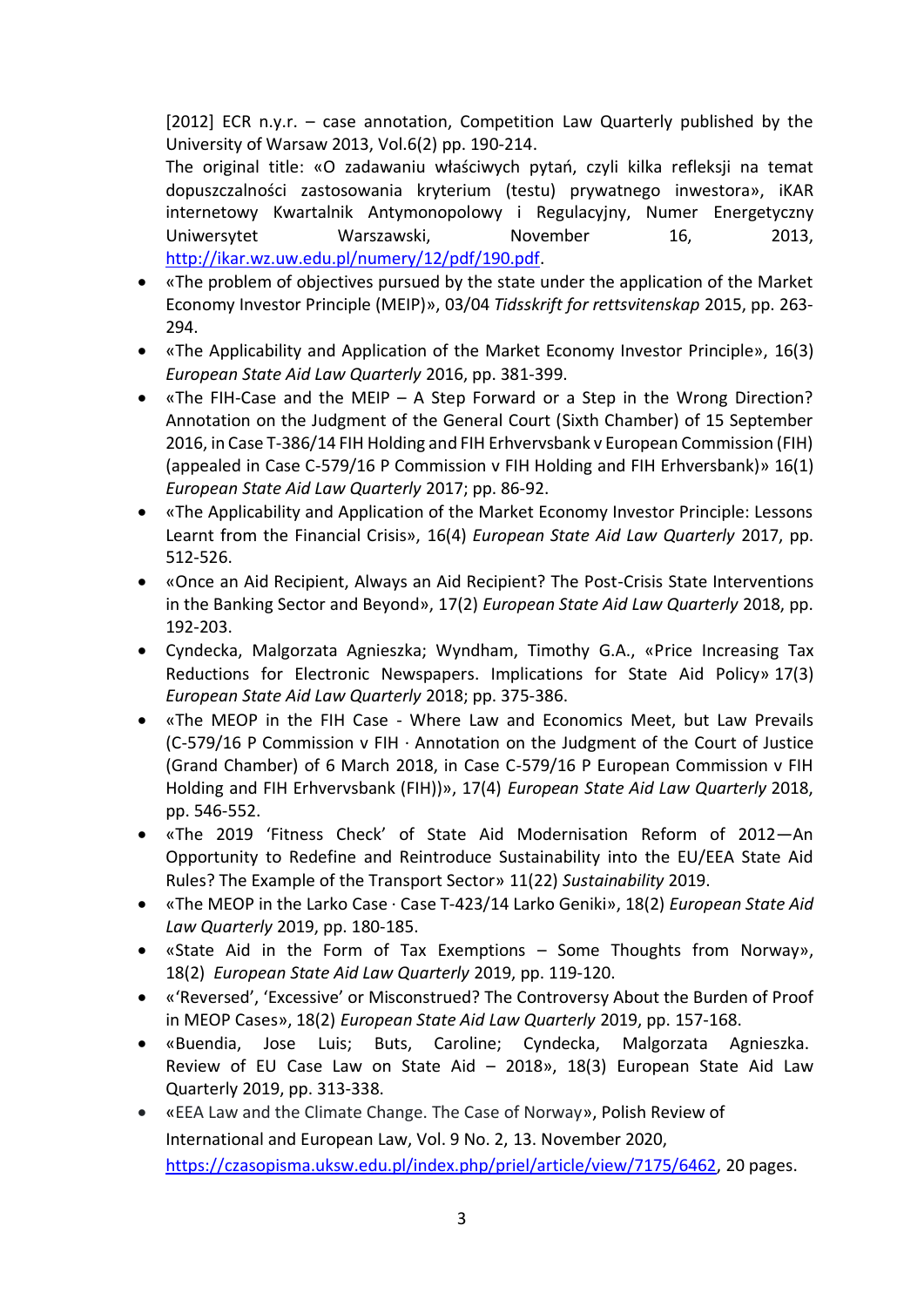• Jose Luis Buendia, Caroline Buts, Malgorzata Cyndecka, «Review of EU Case Law on State Aid – 2019», 19(4) *European State Aid Law Quarterly* 2020, pp. 468-514.

## **c. Published book chapters:**

- «BP Chemicals: Lessons to Be Recalled in the Context of Applying the MEIP to Consecutive State Measures in the Financial Sector» in: Caroline Buts og José Luis Buendía Sierra (red.) «Milestones in State Aid Case Law EStAL's First 15 Years in Perspective» Lexxion 2017, pp. 2-15.
- «Effectiveness and Application of EU & EEA law in Polish Courts: The principle of consistent interpretation», in: Christian N.K. Franklin (red.) «The Effectiveness and Application of EU and EEA Law in National Courts», Intersentia 2018 (ISBN 9781780686554), 44 pages.
- Askeland, Bjarte; Cyndecka, Malgorzata Agnieszka; Holmøyvik, Eirik; Konow, Berte-Elen R; Nordtveit, Ernst; Schütz, Sigrid Eskeland, «Klimarettslege utfordringar for rettsvitskapen», in: Rett i Vest. Festskrift til 50-årsjubileet for jurist-utdanningen ved Universitetet i Bergen. Fagbokforlaget 2019 (ISBN 9788245027945), pp. 177-196.
- «Om anvendelsen av EØS-regler om offentlig støtte i den norske universitets- og høyskolesektoren» in: Rett i Vest. Festskrift til 50-årsjubileet for jurist-utdanningen ved Universitetet i Bergen, Fagbokforlaget 2019, (ISBN 9788245027945), pp. 275-292.
- «State aid and the financial sector: the crisis and beyond», in L Hancher & JJ Piernas López (eds), *Research Handbook on European State Aid Law,* 2nd edn, Edward Elgar, 2021, pp. 134-152.

## **d. National reports and analyses:**

- Chapter «Markedsaktørprinsippet» i rapport «Like konkurransevilkår for offentlige og private aktører», pp. 74-84, 23. January 2018, Nærings- og fiskeridepartementet, [https://www.regjeringen.no/contentassets/0c36c9f9c1ca4ecebecc7142b2420511/ra](https://www.regjeringen.no/contentassets/0c36c9f9c1ca4ecebecc7142b2420511/rapprt-like-konkurransevilkar-for-offentlige-og-private-aktorer.pdf) [pprt-like-konkurransevilkar-for-offentlige-og-private-aktorer.pdf](https://www.regjeringen.no/contentassets/0c36c9f9c1ca4ecebecc7142b2420511/rapprt-like-konkurransevilkar-for-offentlige-og-private-aktorer.pdf) .
- «Norway National Report XXVIII FIDE Congress» in: José Luís Cruz Vilaça, Carlos Botelho Moniz, Rita Leandro Vasconcelos og Alberto Saavedra (eds) «Tax, State Aid and distortions of competition. Congress Proceedings Vol. 2», Livraria Almedina 2018, pp. 411-428. Co-author Øyvind Røed: pp. 425-428.

## **e. Online resources:**

- Gjestebloggpost: T-488/11 Sarc v. Kommisjonen programvarelisensiering som statsstøtte, Immaterialrettstrollet 2014, [http://www.iptrollet.no/search?q=cyndecka.](http://www.iptrollet.no/search?q=cyndecka)
- «A controversial expansion of the MEIP in a financial crisis case the GC's judgment in Case T‑386/14 FIH of 15 September 2016 (under appeal)», Kluwer Competition Law Blog, 2016, [http://competitionlawblog.kluwercompetitionlaw.com/2016/11/25/a](http://competitionlawblog.kluwercompetitionlaw.com/2016/11/25/a-controversial-expansion-of-the-meip-in-a-financial-crisis-case-the-gcs-judgment-in-case-t%E2%80%9138614-fih-of-15-september-2016-under-appeal/)[controversial-expansion-of-the-meip-in-a-financial-crisis-case-the-gcs-judgment-in](http://competitionlawblog.kluwercompetitionlaw.com/2016/11/25/a-controversial-expansion-of-the-meip-in-a-financial-crisis-case-the-gcs-judgment-in-case-t%E2%80%9138614-fih-of-15-september-2016-under-appeal/)[case-t%E2%80%9138614-fih-of-15-september-2016-under-appeal/](http://competitionlawblog.kluwercompetitionlaw.com/2016/11/25/a-controversial-expansion-of-the-meip-in-a-financial-crisis-case-the-gcs-judgment-in-case-t%E2%80%9138614-fih-of-15-september-2016-under-appeal/) .
- Book review: F. Wollenschläger, W. Wurmnest, T. M. J. Möllers (red.) «Private Enforcement of European Competition and State Aid Law: Current Challenges and the Way Forward», Wolters Kluwer 2020, [https://eulawlive.com/library/private-](https://eulawlive.com/library/private-enforcement-of-european-competition-and-state-aid-law-current-challenges-and-the-way-forward/)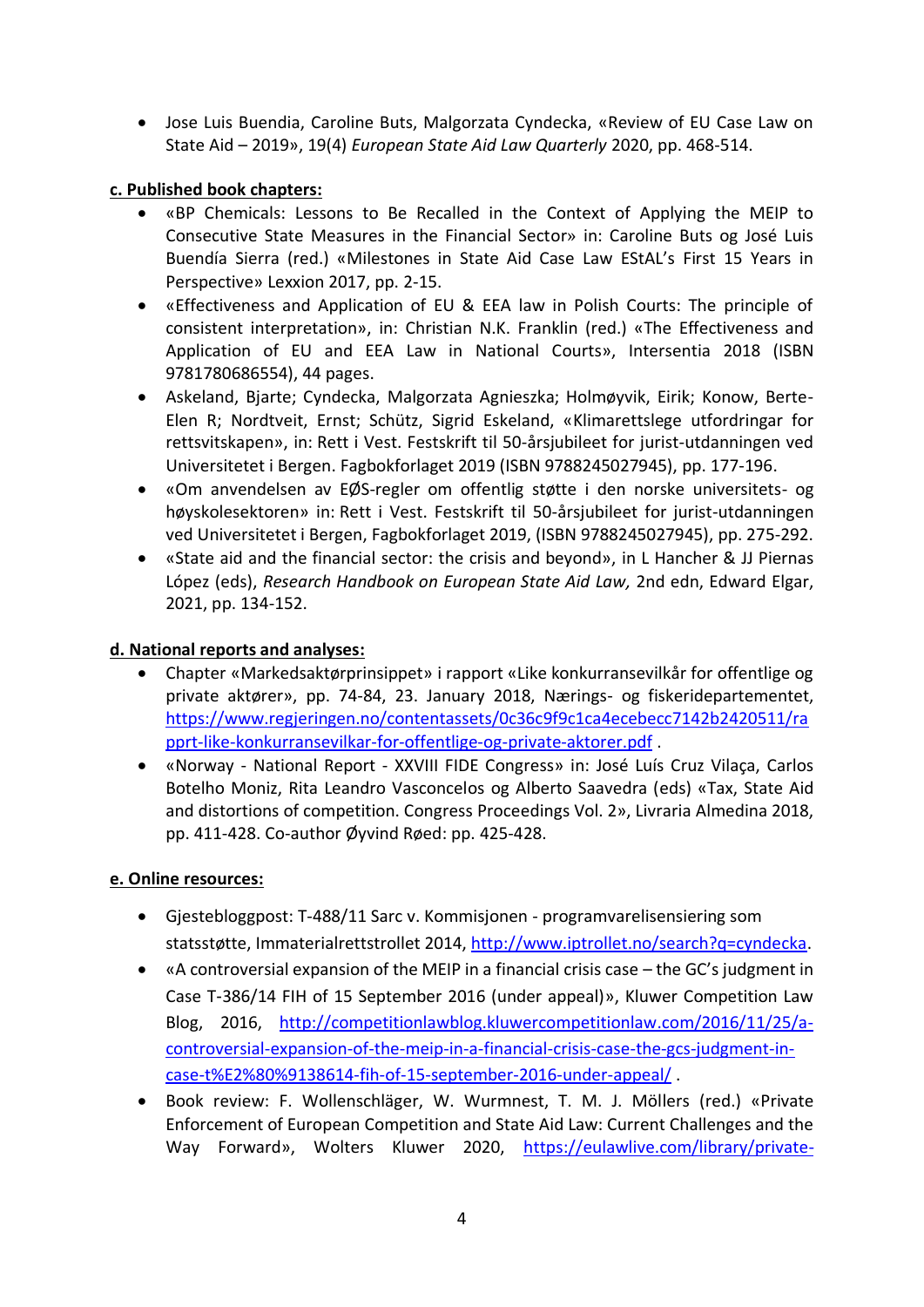[enforcement-of-european-competition-and-state-aid-law-current-challenges-and](https://eulawlive.com/library/private-enforcement-of-european-competition-and-state-aid-law-current-challenges-and-the-way-forward/)[the-way-forward/](https://eulawlive.com/library/private-enforcement-of-european-competition-and-state-aid-law-current-challenges-and-the-way-forward/) , 2020.

- Analysis: «The compatibility of turnover-based progressive taxes with EU law», EULawLive 2020, [https://eulawlive.com/analysis-the-compatibility-of-turnover](https://eulawlive.com/analysis-the-compatibility-of-turnover-based-progressive-taxes-with-eu-law-by-malgorzata-cyndecka/)[based-progressive-taxes-with-eu-law-by-malgorzata-cyndecka/](https://eulawlive.com/analysis-the-compatibility-of-turnover-based-progressive-taxes-with-eu-law-by-malgorzata-cyndecka/) , 2020.
- Analysis: «Clarifications on the Member States' freedom to determine public policy objectives under Article 107(3)(c) TFEU», EULawLive 2020, [https://eulawlive.com/analysis-clarifications-on-the-member-states-freedom-to](https://eulawlive.com/analysis-clarifications-on-the-member-states-freedom-to-determine-public-policy-objectives-under-article-1073c-tfeu-by-malgorzata-cyndecka/)[determine-public-policy-objectives-under-article-1073c-tfeu-by-malgorzata](https://eulawlive.com/analysis-clarifications-on-the-member-states-freedom-to-determine-public-policy-objectives-under-article-1073c-tfeu-by-malgorzata-cyndecka/)[cyndecka/](https://eulawlive.com/analysis-clarifications-on-the-member-states-freedom-to-determine-public-policy-objectives-under-article-1073c-tfeu-by-malgorzata-cyndecka/)
- «A dystopian story about COVID-19, Artificial Intelligence setting grades and the GDPR», EFTA-Studies.org [https://www.efta-studies.org/post/a-dystopian-story](https://www.efta-studies.org/post/a-dystopian-story-about-covid-19-artificial-intelligence-setting-grades-and-the-gdpr)[about-covid-19-artificial-intelligence-setting-grades-and-the-gdpr](https://www.efta-studies.org/post/a-dystopian-story-about-covid-19-artificial-intelligence-setting-grades-and-the-gdpr) , 2020.
- «Betaler du nok skatt, Apple?» Blogg: Akademiet for Yngre forskere, blogg.forskning.mo, [https://blogg.forskning.no/akademiet-for-yngre](https://blogg.forskning.no/akademiet-for-yngre-forskere/betaler-du-nok-skatt-apple/1630916)[forskere/betaler-du-nok-skatt-apple/1630916](https://blogg.forskning.no/akademiet-for-yngre-forskere/betaler-du-nok-skatt-apple/1630916) , 2020.

# **f. Unpublished scientific publications**

## **TEACHING EXPERIENCE:**

- **JUS291-2-A EU and EEA State Aid Law** (elective course, course supervisor)
- **JUS294-2-A Privacy and data protection – GDPR** (elective course, course supervisor)
- **JUS295-2-A Legal Technology: Artificial Intelligence and Law** (elective course)
- **JUS287-2-A EU and EEA Commercial Law** (elective course)
- **JUS121 NIRI - Norske og internasjonale rettslige institusjoner** Norwegian and international legal organisations, obligatory course, in Norwegian)
- **JUS111 Administrative law II** (obligatory course, in Norwegian)
- **JUS123 Administrative law II** (obligatory course, in Norwegian)

# **PROFESSIONAL AFFILIATIONS AND MEMBERSHIPS:**

- **Member of Akademiet for Yngre Forskere (AYF) – Norway Young Academy**  [https://akademietforyngreforskere.no](https://akademietforyngreforskere.no/) (from Autumn 2020 – Deputy Member of AYF's Board).
- **Member of Letten Prize Committee [https://lettenprize.com](https://lettenprize.com/) .**
- **Associate Editor** of European State Aid Law Quarterly, Lexxio[n https://estal.lexxion.eu](https://estal.lexxion.eu/)
- **Member of European State aid Law Association (ESALA) The Forum of State aid lawyers and scholars across Europe – Committee Member**
- **Member of Editorial Board** of the journal «Metropolitan» [http://metropolitan.im.edu.pl/\)](http://metropolitan.im.edu.pl/).
- **Analyst** in EULawLIVE [https://eulawlive.com](https://eulawlive.com/) .
- **Member of the Norwegian European law association (Norsk forening for europarett)** – main responsibility for the Norwegian report for XXVIII FIDE Congress in 2018: Topic 2: Taxation, State aid and distortions of competition.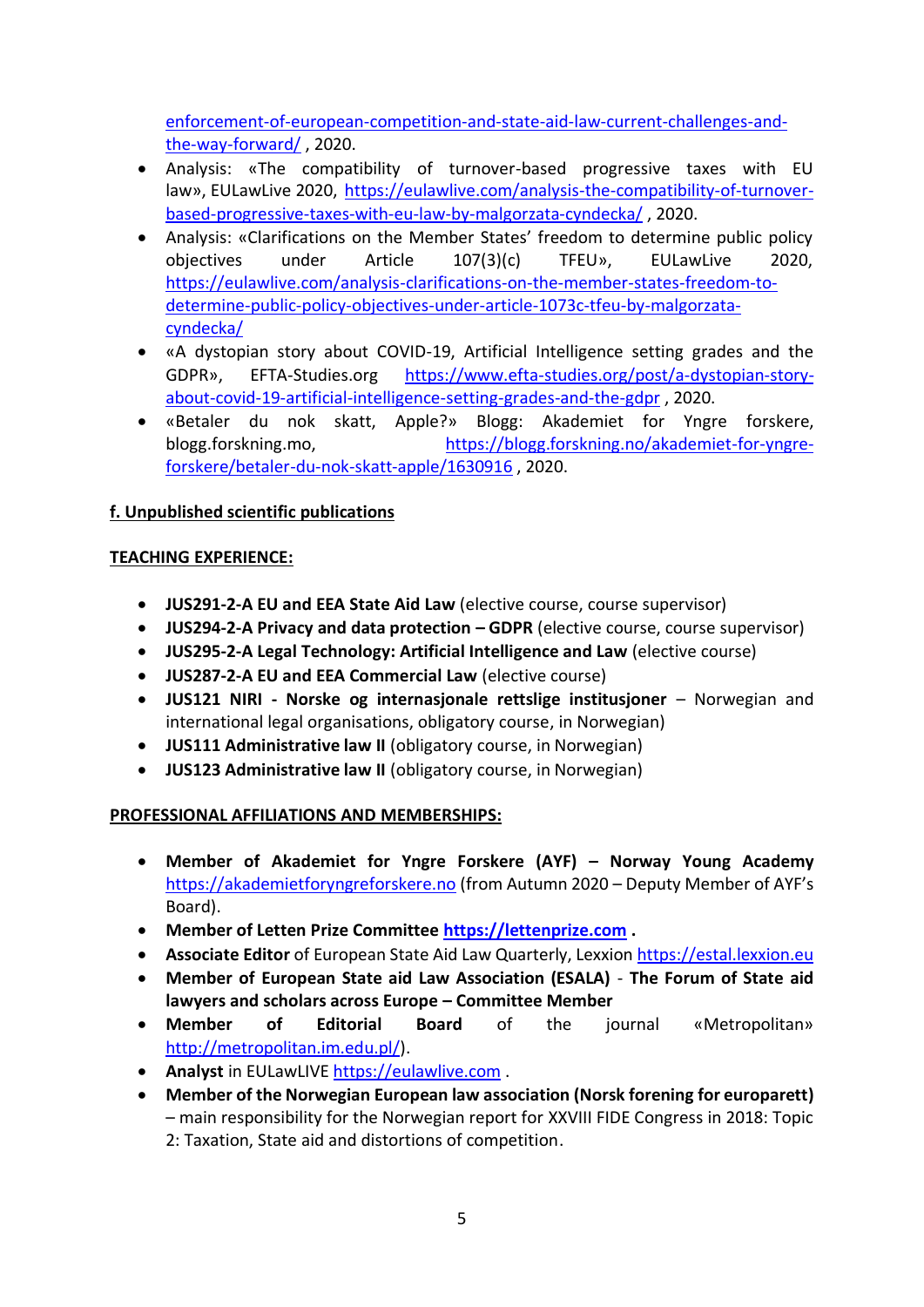- **Member of Daughters of Themis**, International Network of Female Business Scholars, Norway.
- **Member of Resource Group for International Commission of Jurists Norway Student network in Bergen.**
- **Member of Nordic Permed Law (NPL)**  network of lawyers in the Nordic region who work with questions related to precision medicine and new medical technology.
- **Member of SPOD – Polish Association of Data Protection Practitioners.**
- **Member of Research Group for Information and Innovation Law**, Faculty of Law, UiB, Norway.
- **Member of Research Group for EU/EEA Commercial law,** Faculty of Law, UiB.
- **Member of Bergen Centre for Competition Law and Economics**, BECCLE, UiB.
- **Member of Centre for Climate and Energy Transformation**, UiB.

# **TEACHING OBLIGATIONS AND TEACHING EXPERIENCE:**

- **JUS291-2-A EU and EEA State Aid Law** (elective course, course supervisor)
- **JUS294-2-A Privacy and data protection – GDPR** (elective course, course supervisor)
- **JUS295-2-A Legal Technology: Artificial Intelligence and Law** (elective course)
- **JUS287-2-A EU and EEA Commercial Law** (elective course)
- **JUS121 NIRI - Norske og internasjonale rettslige institusjoner** Norwegian and international legal organisations, obligatory course)
- **JUS111 Administrative law II** (obligatory course)
- **JUS123 Administrative law II** (obligatory course)

# **SUPERVISION, SCIENTIFIC EVALUATION COMMITTEES:**

- **Supervisor of EU/EEA law group**  general responsibility for master students that write a master thesis in the field of EU/EEA law, Faculty of law, UiB.
- **Supervision of master students** writing about EU/EEA State aid law and data protection/GDPR.
- **Member of the evaluation committee** for a position of research fellow linked to own postdoctoral project, Faculty of Law, UiB.
- **Leader of the evaluation committee – doctoral dissertation** (Public procurement law)**,**  Faculty of Law, UiB.
- **Leader of the evaluation committee** for a postdoctoral researcher, Faculty of Law, UiB
- **Coach for students taking part in** ESA Moot Court 2018 and 2020.

# **CONSULTING, LEGAL ANALYSES:**

- **19. October 2018 – Invited as national expert representing Norway to hold a presentation during a meeting of «Working Group of Member States on SAM implementation» and the European Commission.**
- August 2016 December 2017 **Member of the Norwegian Government's external expert group «På like vilkår»**, (On a level playing field), clarifications concerning the Norwegian rules governing the public sector, Report: [https://www.regjeringen.no/no/aktuelt/ny-side/id2587387/.](https://www.regjeringen.no/no/aktuelt/ny-side/id2587387/)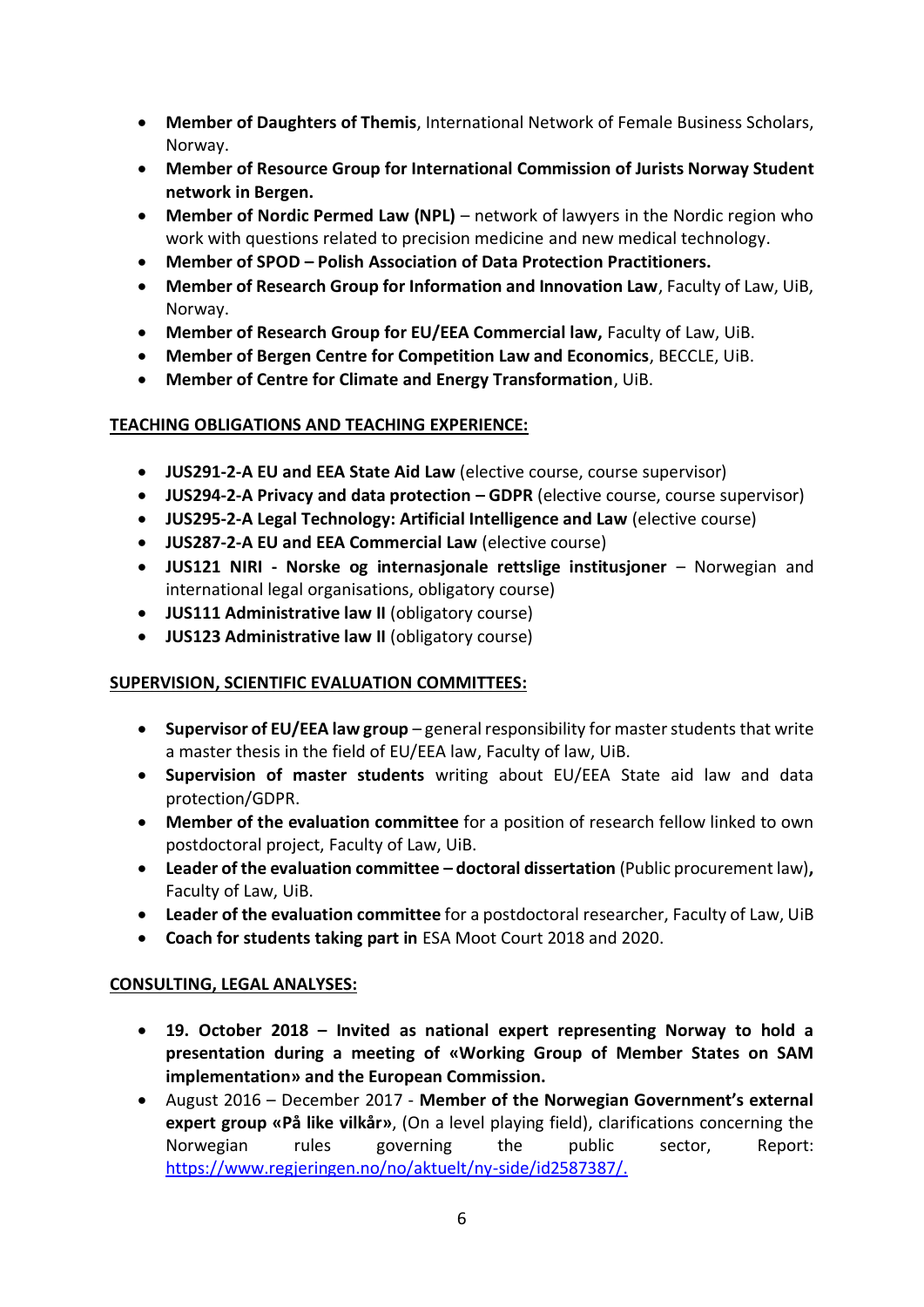- **2016 – updating the Norwegian Ministry of Trade, Industry and Fisheries' guidelines on State aid rules** (assignment carried out by Lund Advokatfirmaet).
- **2014 – legal analysis for Stavanger Kulturhus IKS** in connection to the Norwegian tax authorities' decision concerning VAT compensation.

## **COMMUNICATION ACTIVITIES (selected):**

- **Invited speaker at** ICCA Annual Meeting Scandinavian Chapter Visit Bergen ("Brexit possible consequences and impact on Scandinavia"), Bergen, Norway**,** 2019.
- **Invited speaker at the Swedish Network for State aid law -** Statsstödsnätverk, Stockholm, Sweden, 2018.
- **Invited speaker at the 3rd SVOC** Conference: The Role of State in Varieties of Capitalism, New global challenges of European regulation, institutions and policies, Budapest, Hungary, 2017.
- **Invited speaker and member of panel debates** conferences organized by amongst others European State Aid Law Institute and Vrije Universiteit in Brussels, Belgium, twice in 2016.
- **Invited speaker at "Forum for offentlig støtte",** a Norwegian network of State aid law experts – academics and civil servants from the relevant Ministries, practicing lawyers, economists, Oslo, Norway, twice in 2017.
- **Invited expert/lecturer** at seminars organized by the European Academy for Taxes, Economics & Law, Berlin, Germany, 2017 and 2018.
- **Invited lecturer/expert** international seminar for civil servants from EU/EEA Member States "Market Economy operator Test" organized by Lexxion, Brussels, Belgium, 2019.
- **Invited presentation** for EFTA Surveillance Authority, Brussels, Belgium, 2017.
- **Invited presentation for** Stockholm School of Economics, Stockholm, Sweden, 2017.
- **Invited presentation for** Warsaw School of Economics, Warsaw, Poland, 2017.

## **Selected contributions in newspapers:**

- Analysis of processing of personal data by a number of mobile applications in light of the requirements set out in GDPR - "My phone spied on me" - NRK Beta, 3. December 2020.
- A comment on Bergen City Council's new rules on COVID-19 tracing: Reagerer på Bergens nye korona-forskrift: – Hundre prosent sikkert at persondata kommer på avveie. Eksperter på datasikkerhet og personvern kritiserer koronaregler, Bergens Tidende, 29. October 2020.
- Debate: IB-saken viser hvorfor vi trenger personvern. Automatiserte avgjørelser kan gjøre livet enklere, men kan også lede til diskriminerende og urettferdige resultater. Bergens Tidende 17. July 2020 (A comment on the IBO case and automated decisions under GDPR).
- Invited guest in a podcast "Misjon Vestlandet" by PwC Bergen in which I discussed the recent State aid developments in light of the COVID-19 outbreak.